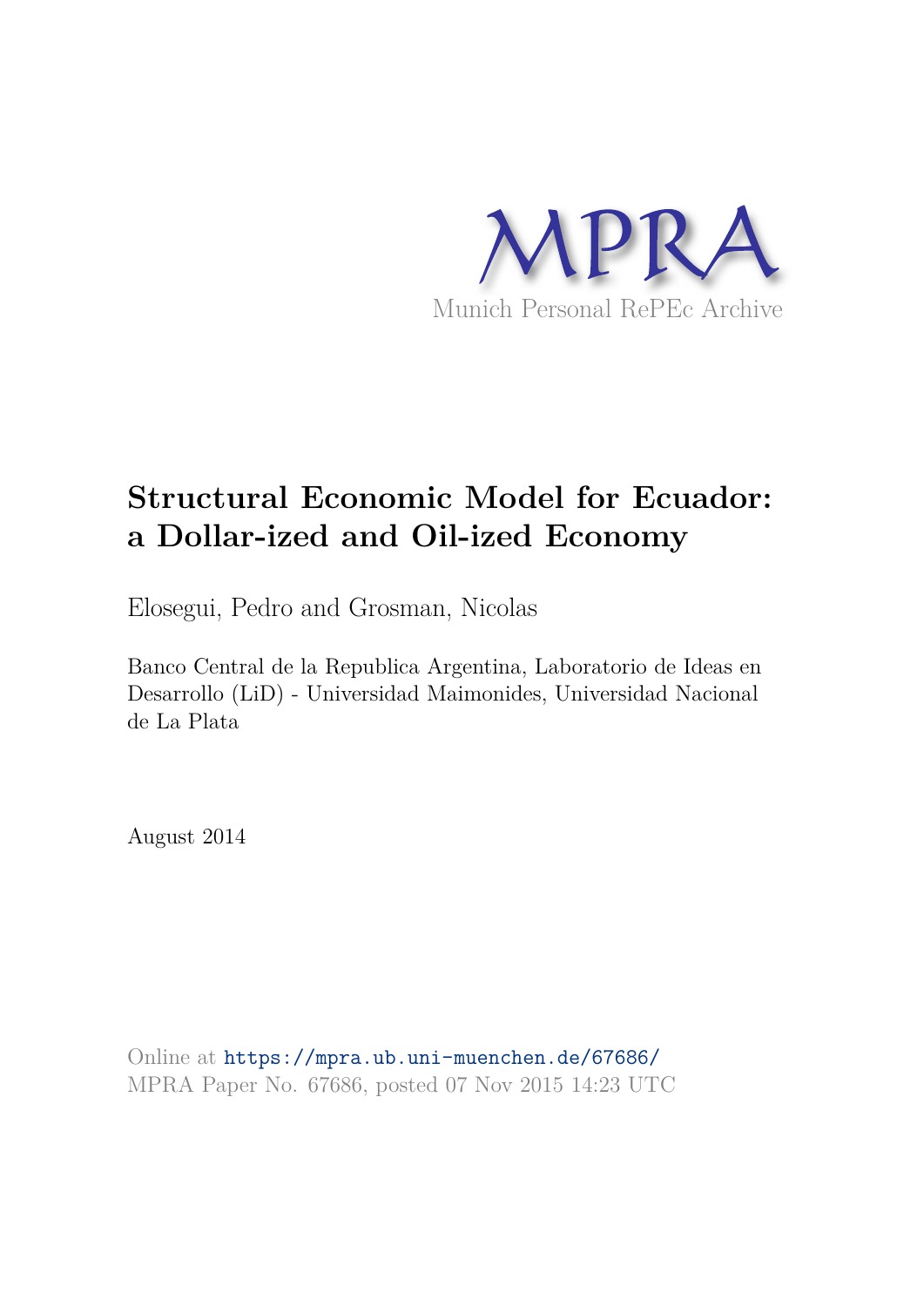## Structural Economic Model for Ecuador: a Dollar-ized and Oil-ized Economy

Pedro Elosegui $^*$  and Nicolás Grosman $^\dagger$ 

Draft Version: July 2014

#### Abstract

The paper develops a Structural Model with the main macroeconomic features of the Ecuadorian economy. It models the main transmission channels of a small open and dollarized economy, highly dependent on oil production and foreign remittances. It is estimated by Bayesian methods for the period 2001-2010. The framework highlights the main risks affecting the macroeconomic performance, including the importance of international shocks. It also underscores the importance of the fiscal policies and the independent and significant role of the oil value added in the domestic economy.

#### Resumen

El trabajo desarrolla un Modelo Estructural con las principales características macroeconómicas de la economía ecuatoriana. Modela los principales canales de transmisión de una economía pequeña, abierta y dolarizada, altamente dependiente de la producción de petróleo y las remesas del exterior. Se estima por métodos bayesianos para el período 2001-2010. El modelo permite analizar los principales riesgos que afectan el desempeño macroeconómico, incluyendo los shocks externos. También se subraya el efecto de la política fiscal así como el papel independiente y significativo del valor agregado petrolero en la economía doméstica.

JEL classification no: E02, O11, Q43.

Key words: New Keynesian model, Bayesian methods, Oil Value Added, Fiscal policy.

Laboratorio de Ideas en Desarrollo (LiD), Maimonides University, Universidad Nacional de La Plata & BCRA. The views expressed are solely responsability of the authors. The authors thank Emilio Blanco and the comments and suggestions from several discussants at IAEN, MCPE, BCE, BCRA, Universidad Nacional de La Plata and Maimonides University.

<sup>&</sup>lt;sup>†</sup> LiD & McKinsey.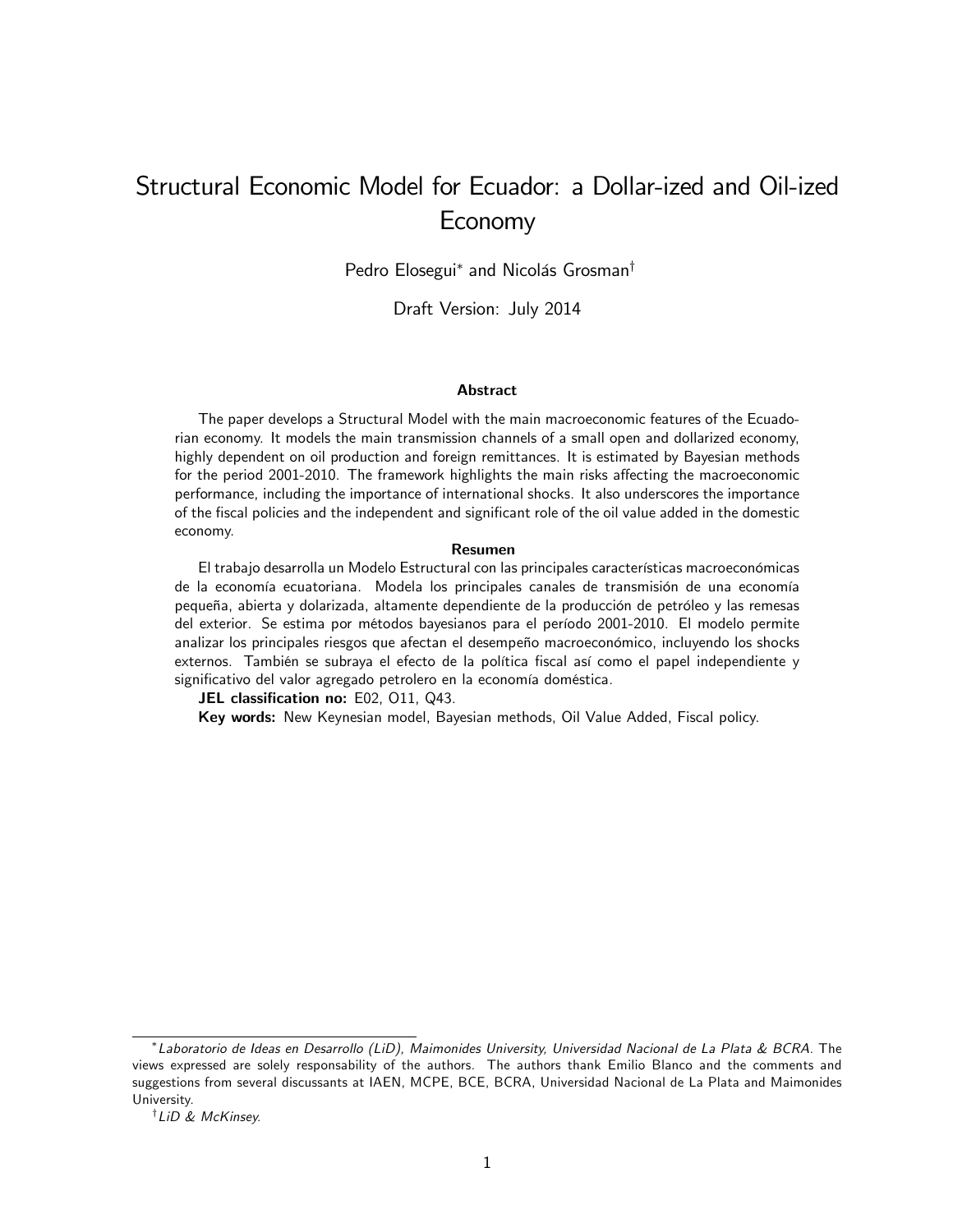### 1 Introduction

The Ecuadorian economy is an small and open economy with exports plus imports above 70% of the GDP. Dollarized since 2000, the economy has a significant energy sector. Indeed, the country is an important crude oil producer and the value added by crude oil production represents almost 15% of the non-oil gross domestic product. The crude oil exports account for more than 50% of total exports while refined oil imports are approximately 20% of total imports of the country. Also, the country receives an important amount of remittances from migrants living in developed countries (mainly Spain and US). The dollarization scheme introduced in 2000 generated an important structural change in the economy. In this economy, oil production and exports and remittances generate a supply of foreign exchange that helps to maintain a level of domestic liquidity necessary for the macroeconomic balance under the dollarization scheme.

After assuming the office in January 2007, the President Correa Administration introduced several social and economic changes, including a New Constitution (2008) and changes in several major economic and social laws. These reforms were aimed at strengthening the state's role in the economy with the goal of advancing the social and inclusive economic development . The economic and social results of the reforms have been important and highligthed.<sup>1</sup> Shortly after assuming and at the commencement of the ambitious reforms, the economy was affected by the severe international crisis of 2007.

The 2007 international crisis generated dramatic changes in the main economic variables that could exogenously affect a small and dollarized economy. Indeed, the international inflation peaked as oil prices and remittances dropped. During 2007, international inflation experienced a significant acceleration. In developed countries, headline inflation and coreinflation almost doubled in less than one year (between 2006 and 2007), 2.5% to 4.1% in the US, 1.9 % to 3.1% in Europe. The most significant changes were observed in developing economies. $^2\,$  .Ecuador, has been no exception to the rule, especially facing the inability to correct the inflationary effects through the use of monetary and exchange rate policies. The domestic inflation rate rose from 3.3% in 2007 to 8.83% in 2008. In this context the government applied both price and income policies, as well as foreign trade policies to reduce the inflationary impact. In addition, oil prices fell by nearly 80% in mid-2008, only recovering in 2009. In the case of remittances received, the crisis in the US and Europe, led to a reduction of around 11% between 2007-2009.

As emphasized by Weisbrot et.al. (2013), the combined effect of an increased commodity inflation, falling oil prices together with the reduction of remittances received meant for Ecuador a similar or greater shock than the one suffered by US. during the financial crisis However, the economy registered only a mild recession and seven quarters were needed to regain the pre-crisis GDP levels. The combination of price, income and commercial policies in conjuction with fiscal impulses and financial policy measures [Weisbrot et.al. (2013)], were essential to restore growth, reduce inflation and continuing social improvement in the economy.

This document developeds a Structural Economic Model (SEM) describing in a New Keynesian environment the main macroeconomic dynamic features of the Ecuadorian economy. As a key feature, the energy sector (crude oil production) plays an important and independent role in the model. The proposed SEM includes the non-oil value added gap as one of the main endogeneours variables. Usually, the GDP (total value added) gap is included as endogenous variable in these type of models. However, we consider the non-oil value added gap and oil production separatelly in order to analyze

 $1$ Nehring, R. (2012)

 $^2$ In general, the increased in inflation rates at developing countries were below those levels that characterized the 80  $\,$ or 90s decades.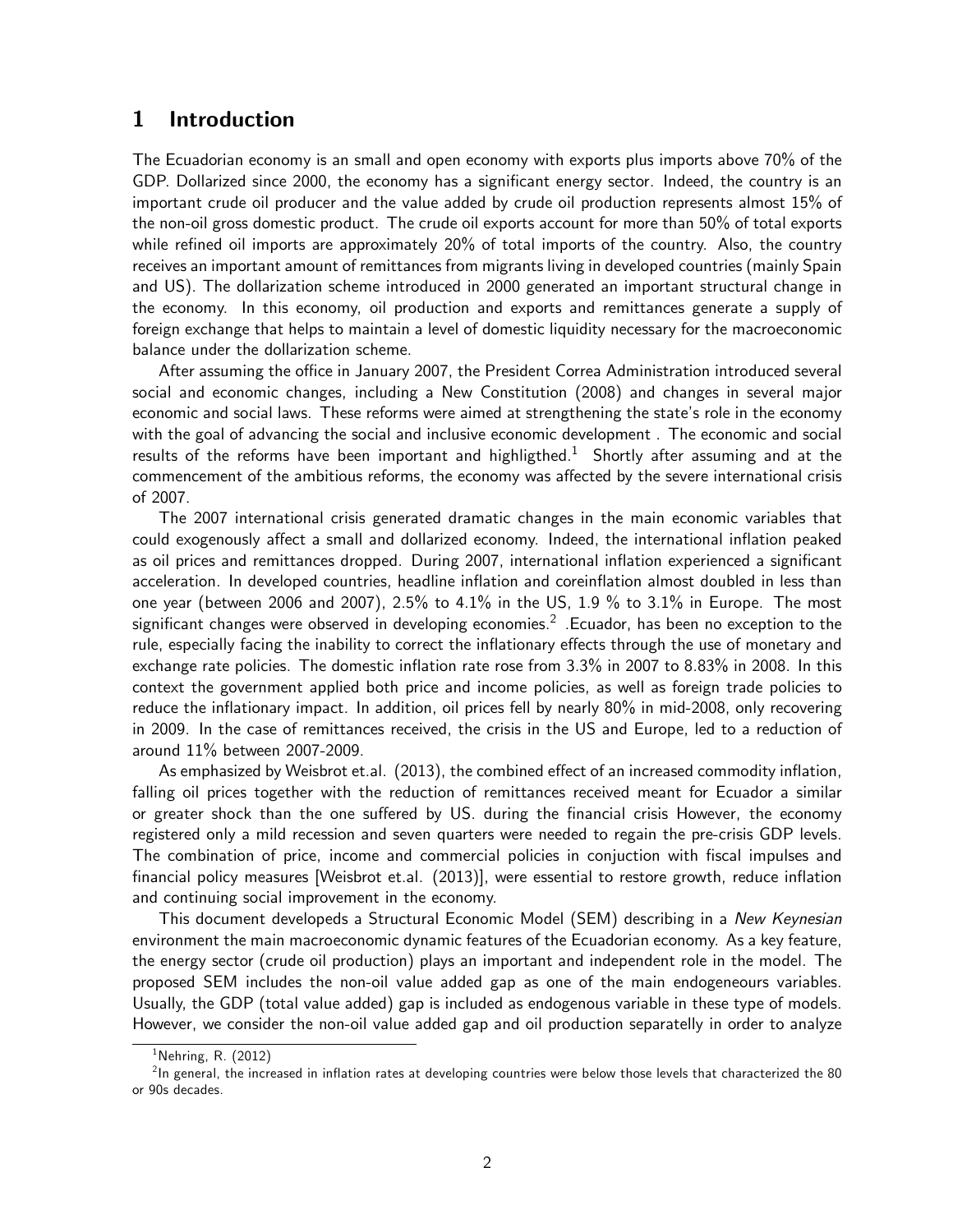the relationship between these two indepentent components of the total GDP gap.<sup>3</sup> The model also considers the role of remittances, the fiscal surplus (or deficit) and the terms of trade as relevant to explain the evolution of the main macroeconomic variables. The model was designed and estimated in the context of the recent international financial crisis of 2007-2008 In that context, the model is used to understand the basic structural relationships and economic features as well as the main risks and transmission mechanisms of this small and dollarized economy. It may also be useful in medium run forecasting.

It should be noted that the core model arises from a *Real Business Cycle* tradition and may have some difficulties in considering structural changes. As mentioned before, the Ecuadorian economy has had a significant structural change since the implementation of dollarization in 2000. However, the use of prior information and exogenously introduced shocks may help to overcome such shortcut by allowing to include expert judgment and structural features.[Canova (2005)] Indeed, the model is solved by using Bayesian methods that allow to use a smaller amount of statistical information by combining it with relevant prior information (including expert judgment) $^4$  This methodology allows us to use quarterly information from 2001 to 2010.

The structure of the paper includes four sections. The second section introduces the main structure of the economic model with the explanation for each of its equations. The third section analyzes the data and the model estimation. The final section analyzes the main results.

### 2 Main characteristics of the Model

### 2.1 The Structural Models

The model belongs to the literature of structural New Keynesian models. Structural models may allow understanding the relative importance of the diverse transmission channels of economic policy [Cho, S. y Moreno, A. (2003)]. In fact, central banks make extensive use of macroeconomic models both to analyze the current economic situation and to forecast the evolution of the main economic variables in short and medium run [Elosegui et.al (2008)]. These models emerge from the literature RBC models with the addition of nominal rigidities, as mentioned in Galí and Monacelli (2002). They can be founded in micro fundamentals or not, as it is the case of structural models as the one developed here. Indeed, the model has been adapted to capture the main transmission mechanisms of the Ecuadorian economy. The model allows to analyze some of the main risks affecting the macroeconomic performance of this dollarized economy.

The SEM consists of a dynamic system of equations which includes an equation that describes the dynamics of inflation or "Phillips curve", an equation for the non oil value added gap, or "IS curve", and an equation for the uncovered interest rate parity or "UIP curve". The main endogenous variables are the inflation rate, non oil value added gap, and the real interest rate. The endogenous variables and the corresponding equation are listed in the following table. As usual in this literature, following business cycle analysis the model variables are expressed as deviations from a long run value.<sup>5</sup>

 $^3$ In a close, but not similar venue, Agnani, B. and Iza Padilla, A. (2011) consider a growth accounting model for Venezuela, showing the importance of the non oil value added for the long run economic growth rate in Venezuela.

<sup>4</sup> "Bayesian techniques are preferable to standard likelihood methods or to indirect inference (impulse response matching) exercises, because the model we consider is clearly false and possibly misspecified. We show that the method delivers reasonable posterior distributions for the structural parameters when priors are broadly non-informative and the policy reaction function schrewdly chosen." Canova, F. (2005)

 $5A$  calibrated non-stochastic steady state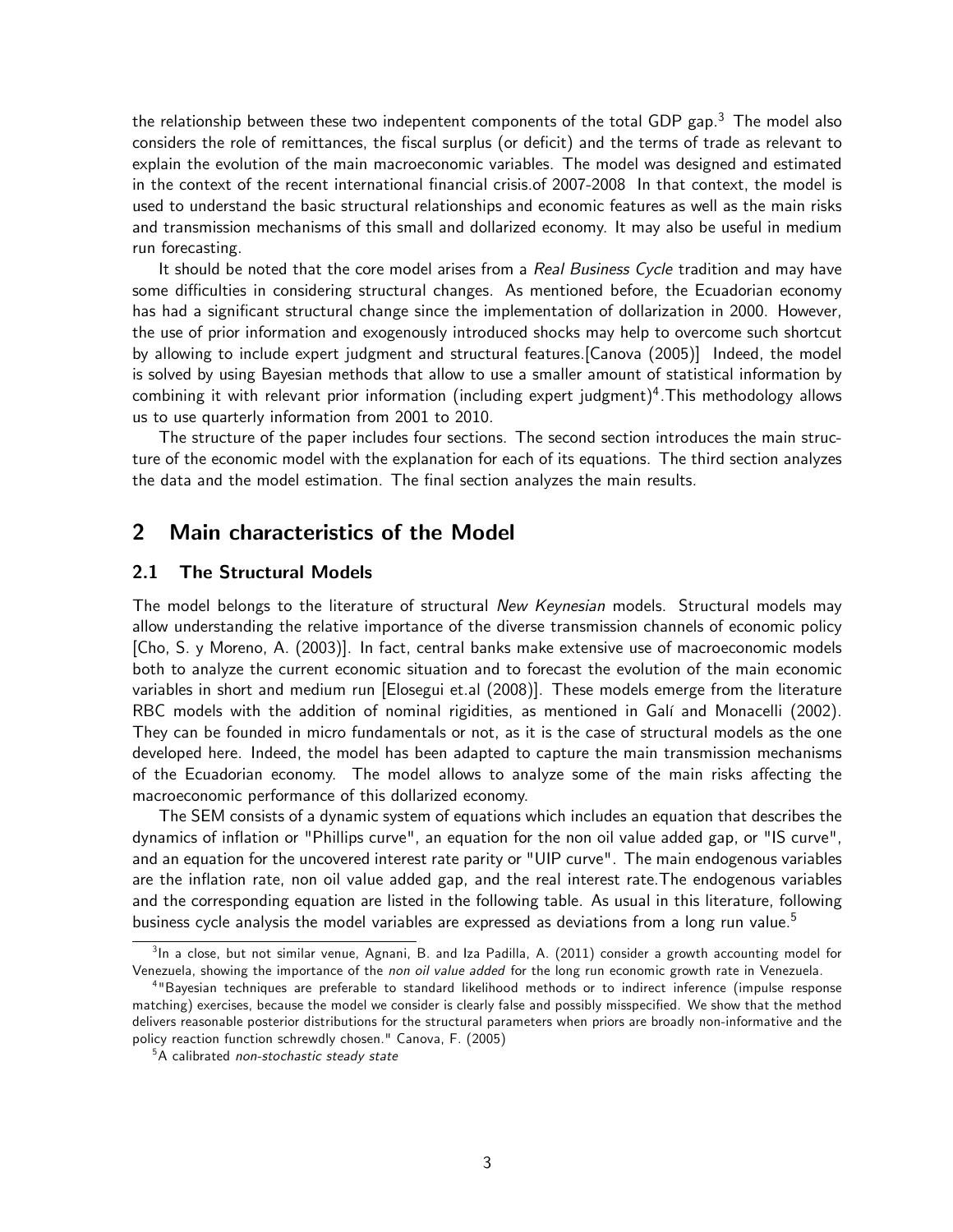| <b>Endogenous Variable</b>        | <b>Equation</b>          |  |  |  |
|-----------------------------------|--------------------------|--|--|--|
| Inflation rate in domestic prices | <b>Phillips Equation</b> |  |  |  |
| Non oil value added Gap           | <b>IS Equation</b>       |  |  |  |
| Nominal Interest Rate             | <b>UIP</b> Equation      |  |  |  |

The model also introduces some variables that are particulary relevants for the economy under analysis. Indeed, the small structural model, amended for the Ecuadorian case, is a system of stochastic difference equations. As a log linearized model around a long run equilibrium can be expressed as follows:

$$
AE_t\widehat{x}(t+1) = B\widehat{x}(t)
$$
 (1)

with  $\hat{x}(t) = (\hat{x}_1(t), \hat{x}_2(t))$ 

These type of models can arise from a completely microfounded model, as in a LDRE (linear dynamic rational expectation models). The formal equation system includes (i) optimality conditions (or first-order conditions of the model, such as the intertemporal utility maximization for the representative agent and / or profit maximization firms, etc.); (ii) resource constraints and market equilibriums; (iii) intertemporal equations for the exogenous variables.

In the general structure of LDRE solution models, four types of variables are usually included. First, the predetermined or backward looking variables that generally correspond to the endogenous variables such as capital stock, foreign assets or those exogenous shock such as productivity shocks  $x_1(t)$ . Non predetermined or forward looking variables (or jump variables). The latter usually correspond to policy variables such as consumption or in our case, the non-oil value added gap,  $x_2(t)$ . Innovations on the predetermined variables,  $\varepsilon(t)$ , and the additional flow variables,  $x_3(t)$ .

The general specification of the model can be written as:

$$
A\widehat{x}(t+1) = B\widehat{x}(t) + \varepsilon(t+1)
$$
\n(2)

It can be generalized as,

$$
A\begin{pmatrix} \hat{x}_1(t+1) \\ \hat{x}_2(t+1) \end{pmatrix} = B\begin{pmatrix} \hat{x}_1(t) \\ \hat{x}_2(t) \end{pmatrix} + \begin{pmatrix} \varepsilon(t+1) \\ 0 \end{pmatrix}
$$
 (3)

An the additional equation given by,

$$
\widehat{x}_3(t) = C\widehat{x}(t+1) + D\widehat{x}(t)
$$
\n(4)

Taking into account that the close solution for these type of models is almost impossible, the system has to be solve by using numerical approximations.

Based on a generalization of the Blanchard y Kahn (1980) methology, a numerical solution method was developed by Klein (2000) making use of the Schur matrix decomposition. The methodology begin by solving the system of stocastic differencial equations using a Schur decomposition of the  $A$ and  $B$  matrices as follows:  $A=QSZ^H$  and  $B=QTZ^H.$  Where  $Z^H$  is the traspose of the conjugate of Z. Also, Q and Z are singular matrices, whereas S and T are triangular matrices. The eigenvalues of A and B are equal to the elements of the diagonal of T divided by the element of the diagonal of S.

In such diagonal, the stable eigenvalues are lower than one and the unstable eigenvalues are larger than one in absolute value. The decomposition is reordered and a variable change is performed:  $\widehat{y} = Z^H\widehat{x}$ . Then the system is multiplied by  $Q^H,$  obtaining,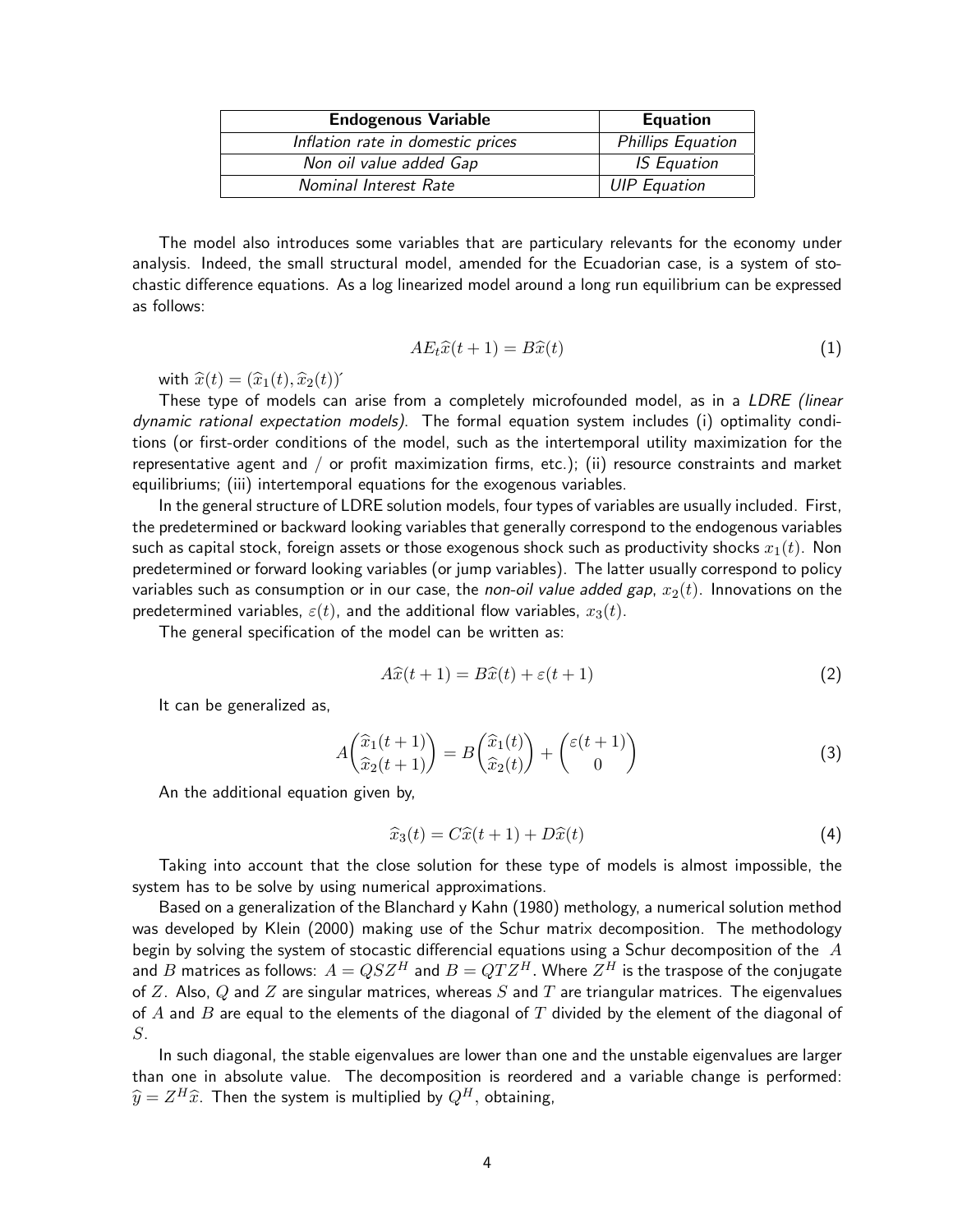$$
SE_t Z^H \hat{x}(t+1) = T Z^H \hat{x}(t)
$$
\n<sup>(5)</sup>

Using previous transformation, rearranging and grouping the matrices, we obtain:

$$
\begin{pmatrix}\n\widehat{x}_1(t) \\
\widehat{x}_2(t)\n\end{pmatrix} = \begin{pmatrix}\nZ_{x_1y_s} & Z_{x_1y_u} \\
Z_{x_2y_s} & Z_{x_2y_u}\n\end{pmatrix} \begin{pmatrix}\n\widehat{y}^s(t) \\
\widehat{y}^u(t)\n\end{pmatrix} \begin{pmatrix}\nZ_{x_1y_s} \\
Z_{x_2y_s}\n\end{pmatrix} \widehat{y}^s(t)
$$
\n(6)

given that  $\widehat{y}^u(t) = 0.$ 

As long as  $Z_{x_1y_s}$  is invertible, we can find  $\widehat{x}_1(t)$ . The invertibility assumption holds as long as the following Blanchard and Kahn condition holds: the number of predetermined variables (rows of  $\mathcal{Z}_{x_1y_s})$  should be equal to the number of stable roots (eigenvalues smaller than one) of the columns of  $Z_{x_1y_s}.$  Therefore, the solutions as function of the original variables will be given by:

$$
\widehat{x}_1(t+1) = Z_{x_1y_s}\widehat{y}^s(t+1) = Z_{x_1y_s}S_{x_1x_1}^{-1}T_{x_1x_1}Z_{x_1y_s}^{-1}\widehat{x}_1(t) + \varepsilon_1(t+1)
$$
\n(7)

Whereas,

$$
\widehat{x}_2(t) = Z_{x2y_s} Z_{x_1y_s}^{-1} \widehat{x}_1(t)
$$
\n(8)

As mentioned before, these type of models can be solve by using numerical approaches. An interesting tool is  $Dyn$ are, $^6$  a free software platform that helps  $MATLAB$  to solve the model also allowing bayesian estimation.

#### 2.2 The Equadorian Structural Model

In this section, the main equations of the proposed structural model are developed with detail. As mentioned before, the model includes the usual equations in this type of models. Relevant and characteristics variables of the Ecuadorian economy are added. In fact, the model emphasizes the role of the oil sector, terms of trade and remittances and also considers the dollarization of the economy. As usual in this type of models variables are measured as deviations from its long run trend. It should be noted that this feature may be subjet to criticism in the context of an economy subject to such important structural changes. However, some implications arising from this assumption can be managed by using priors and shocks to incorporate expert judgement and other structural features in the model.

#### 2.2.1 The IS equation

The demand for goods in this structural model is incorporated through an IS curve. As usual in this literature, the IS curve can be derived from the Euler equation in a micro foundated model and this is reflected in the fact that the equation includes both the expected and the past value of the endogenous variable. In this case, we only consider the non oil value added gap as the modeled variable  $y_t$ .

$$
y_t = \beta_1 y_{t+1} + \beta_2 y_{t-1} - \beta_3 r_{t-1} + \beta_4 s f_t^{NP} + \beta_5 y_t^P + \beta_6 t \omega_t + \beta_7 r e_t + \epsilon y_t; \tag{9}
$$

Therefore, the IS equation includes as the determinants of non oil value added gap  $(y_t)$  evolution variables having independent effect on the aggregate demand. The real interest rate,  $r_t$  is included

 $6$ For more information, visit http://www.dynare.org/. The codes used here are available upon request.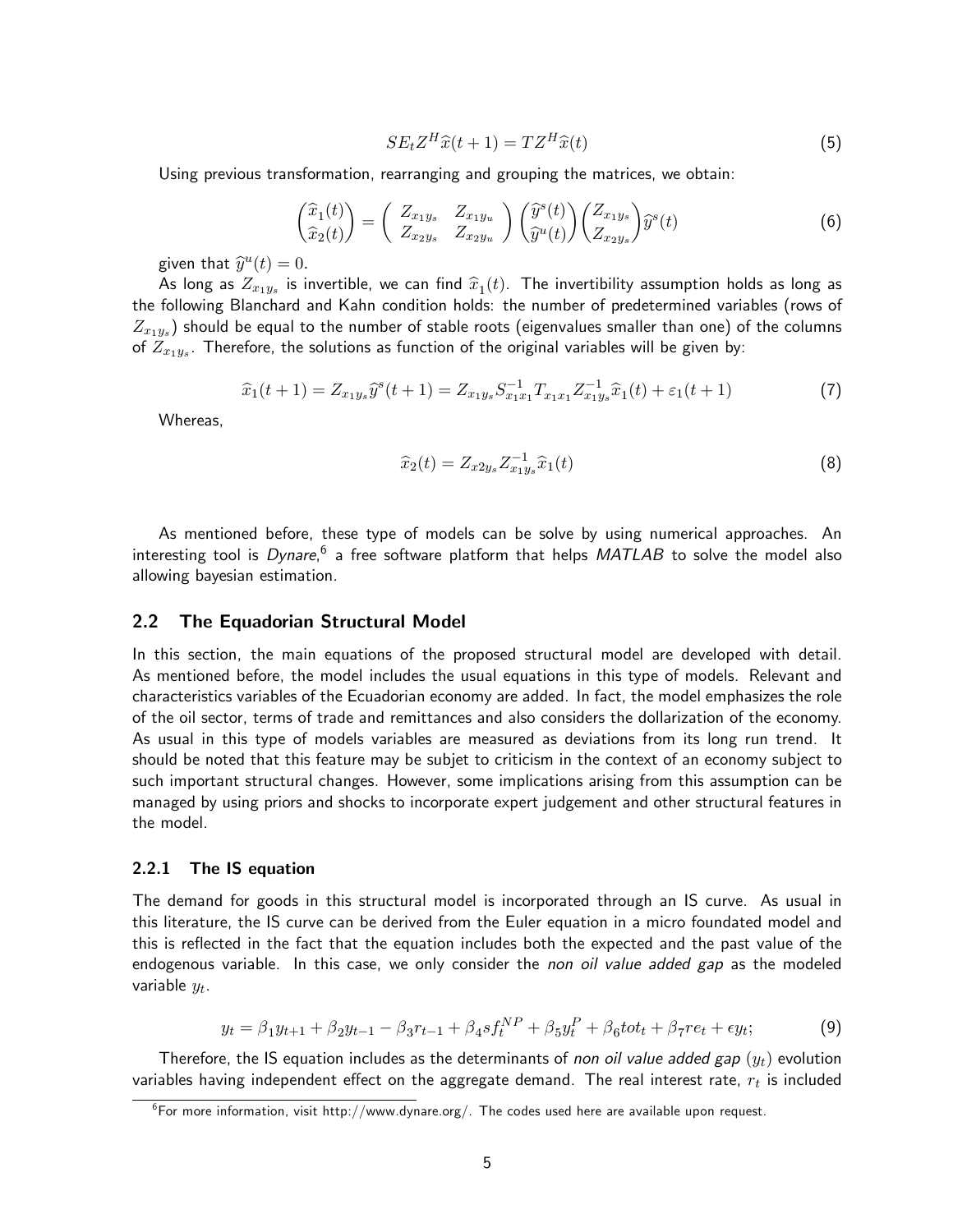with one quarter lag. The model incorporates the non oil fiscal surplus (as a percentage of the GDP),  $\mathit{sf}^{NP}_{t}$ , as a measure of the *fiscal stance* in the economy. Also,  $re$  corresponds to the remittances recieved from the rest of the world, a very relevant variable for the domestic economy and an proxy for the domestic liquidity level in the economy. The model also incorporates the direct effect arising from the oil production, through the *oil value added gap,*  $y^P_t$ . The lattest variable captures the independent effect generated by the fluctuation in the *oil value added gap*. Other important variable is the terms of trade,  $tot_t$ . This variable captures the wealth effect due to changes in the *terms of* trade of the economy.

The interaction between non *oil value added gap* and oil production has marked the development of the Ecuadorian economy since the discovery of this mineral. For this reason, it is considered important to distinguish between the behavior of these two measures of economic activity. Actually, Figure 1 below shows the differente evolution of these two variables  $(Y$  and  $YP)$ , together with the rest of the variables included in the model. It can be noted that the *oil value added gap*  $(YP)$  is considerably volatile and, as we will show, its variability is relevant for the evolution of the non-oil value added gap  $(Y)$ . During the period under consideration, the government pursued legal and tax reforms aimed at obtaining a greater share of oil revenues. Besides the fiscal impact, the investment and production in this sector is relevant to the sustained growth of the non-oil value added gap.

### 2.2.2 The Phillips Curve Equation

As it is usuall in this type of small structural models, the inflation rate dynamic is analyzed through a Phillips Curve. This equation models inflation dynamic with adaptative expectations and it is also extended with forward looking expectations. In a microfounded model the expectations component can be introduced, for instance, by assuming that a fraction of firms must leave fixed the price in each period, while another random fraction may select the price level that maximizes profits. This modelling procedure, due to Calvo generates a Phillips curve as the one included here, and may apply in non-competitive, concentrated or oligopoly markets, an assumption suitable for this economy. Also, the international evidence indicates that the postulated setting is commonly used in inflation rate econometric estimation,

$$
\pi_t = \alpha_1 \pi_{t+1} + (1 - \alpha_1)\pi_{t-1} + \alpha_3 y_{t-1} + \alpha_4 \pi_t^* + \alpha_5 tot_t + \alpha_6 y_t^P + \epsilon p i_t; \tag{10}
$$

In this equation  $\pi_t$  is the inflation gap (as a deviation from long run inflation),  $y_t$  is the non oil based output gap,  $\pi^*_t$  measures foreign inflation (the Real Exchange Rate in the dollarized economy),. We also include the *terms of trade*  $(tot_t)$  while  $y^P_t$  corresponds to the *oil value added gap*. Finally,  $\epsilon pi$  is the random shock.

#### 2.2.3 Interest Rate Parity

The next equation in the system corresponds to the interest rate parity. In the case of a small open and dollarized economy, the equation for the interest rate adjustment relates the domestic interest rate and the international one through a risk premium arising not only from risk consideration but also from other possible rigidities as capital controls and taxes and the like.

$$
i_t = i_t^* + \varphi_t \tag{11}
$$

The model postulates that in a dollarized economy the differences between the  $i_t$  domestic rate (nominal short-term interest rate), and the international interest rate  $(i_t^\ast$  ) short-term (US rate) is explained by the risk premium that can be strictly exogenous, or be tied to the level of indebtedness [See Escudé, G. (2014)]. In this case,  $\varphi_t$  is the risk premium.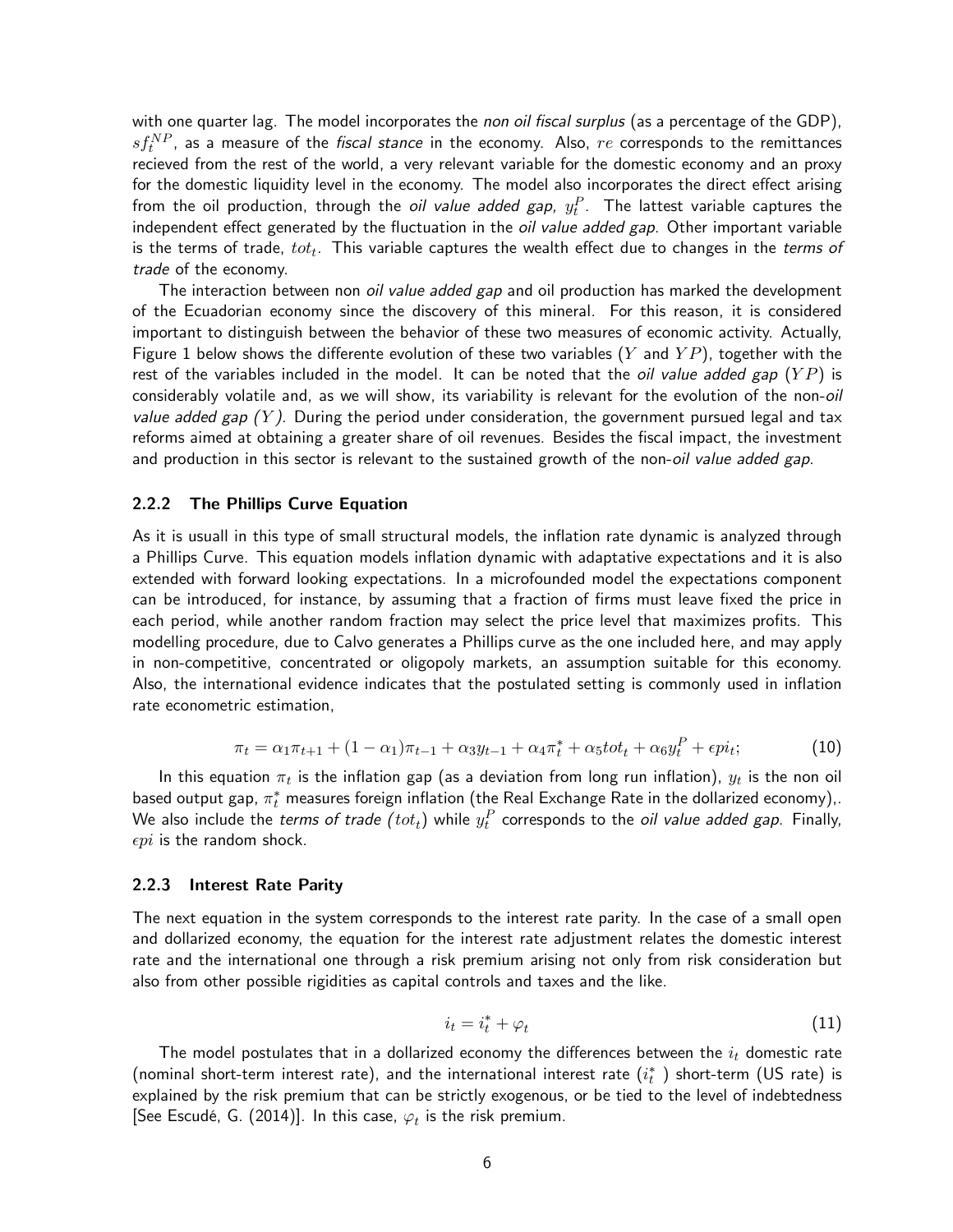### 2.2.4 Fiscal Sector Equation

The system includes several equations modelling the fiscal sector. One is related to the total fiscal result and indebtness (government financial constraint). In a dollarized context this equation does not include the possibility of issuing money to finance the fiscal deficit.

$$
B_t^g + SF_t = B_{t-1}^g (1 + i_{t-1})
$$
\n(12)

In addition, the model introduces and explicit equation for the non oil related fiscal surplus and another for the oil related fiscal surplus.

$$
s f_t^{NP} = \rho_1 s f_{t-1}^{NP} + \rho_2 y_t \tag{13}
$$

$$
sf_t^P = \phi_1 st_{t-1}^{NP} + \phi_2 (p_t^P - p^P) + \phi_3 y_t^P + (1 - \phi_1) s f^{NP}
$$
\n(14)

The *non oil fiscal surplus* dynamics is determined by its persistence (captured in the  $\rho_1$  coefficient) and a procyclicality  $(\rho_2y_t)$  components. The oil based fiscal surplus is explained by its persistance  $(\phi_1)$ , the oil price  $(p_t^P)$  and the *oil value added gap*  $(y_t^P).$ 

### 2.2.5 The Oil Value Added and Price Equation

In the model the oil production and its price are assumed to be determined by the following equations:

$$
y_t^P = \theta_1 y_{t-1}^P + \varepsilon_t^{yP} \tag{15}
$$

$$
p_t^P = \theta_2 p_{t-1}^P + (1 - \theta_2) p^P + \varepsilon_t^{\pi P}
$$
 (16)

### 2.2.6 Remittances and Terms of Trade Equations

For the case of these two variables the model also assume them to be exogenous. Therefore, an autoregressive movement law is assumed for both gaps.

$$
tot_t = \rho_{13} tot_{t-1} + \varepsilon_t^{tot}
$$
\n<sup>(17)</sup>

$$
re_t = \rho_{14} re_{t-1} + \varepsilon_t^{re}
$$
\n<sup>(18)</sup>

### 2.3 The Equation System

All variables in the system can be compressed in the following vector,

$$
s_t = \{y_t, i_t, \pi_t, tot_t, re_t, y_t^P, p_t, s f_t^P, s f_t^{NP}\},\tag{19}
$$

the system of equations is then given by,

$$
E_t[f(s_{t+1}, s_t, s_{t-1})] = 0
$$
\n(20)

This is a non lineal difference and estocastic equation system. A numerical solution for this type of model can be approximated by a lineal solution to the steady state deterministic equilibrium.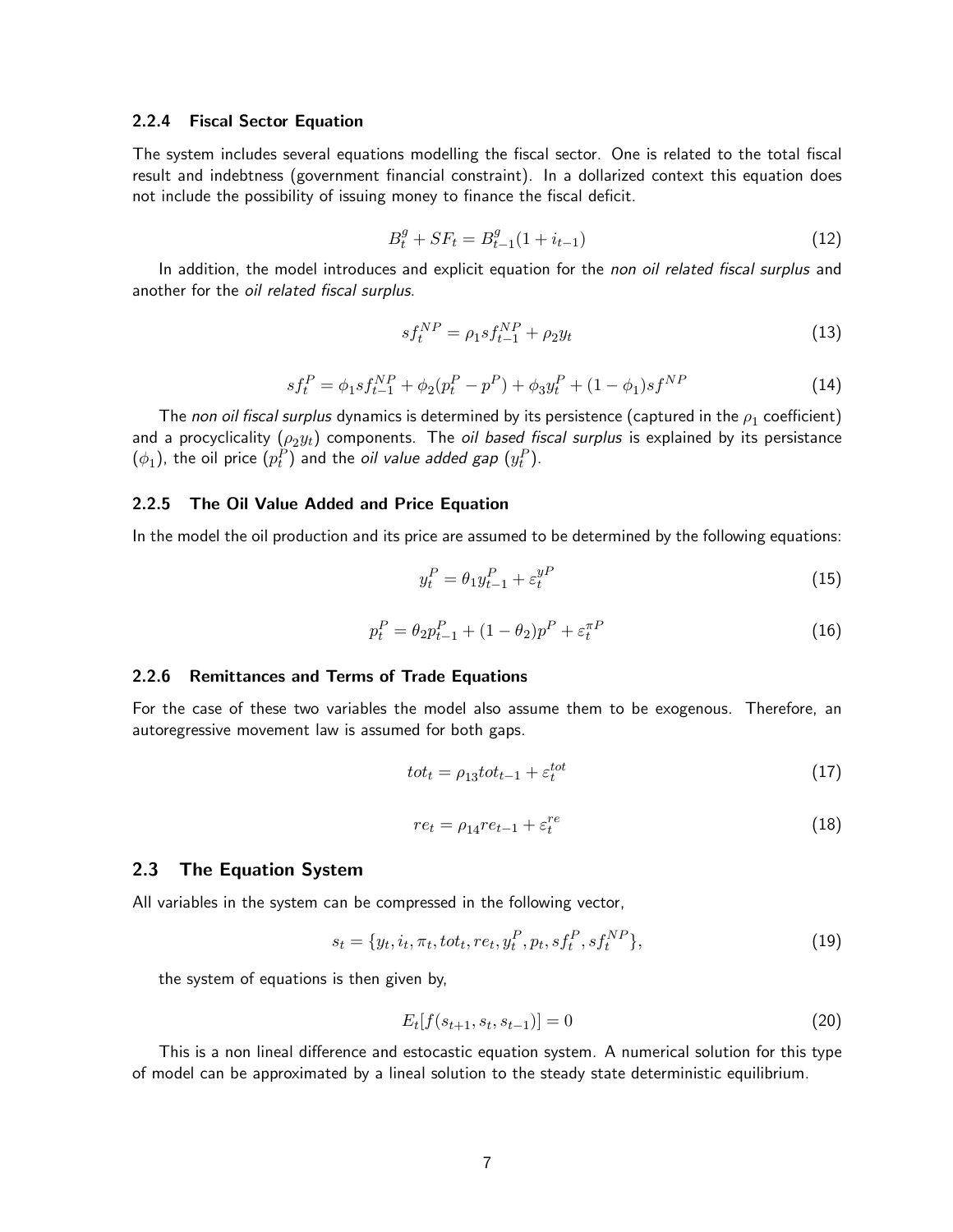Figure 1: Economic Variables

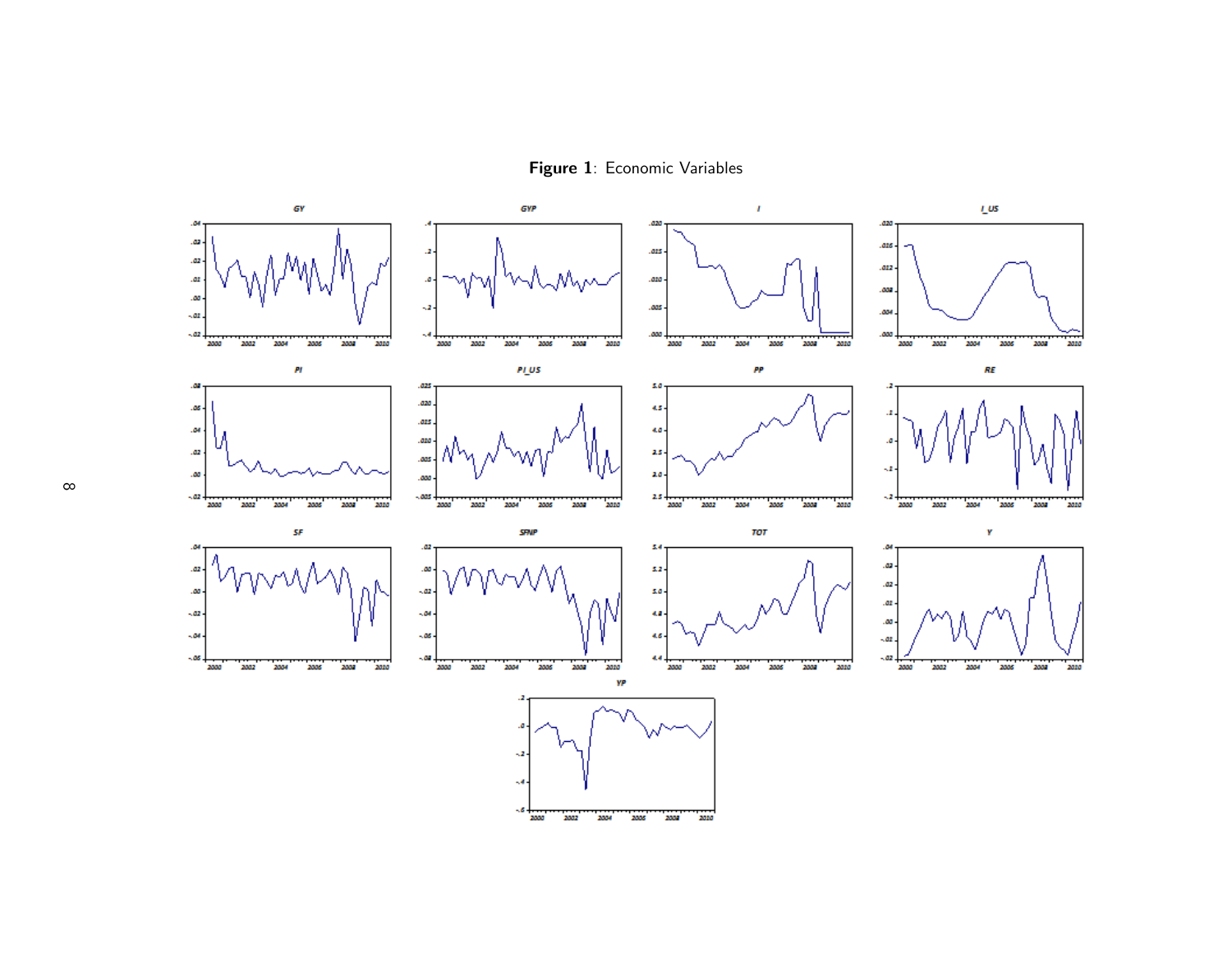### 3 Model Estimation

The model is estimated by using a Bayesian Methodology. This methodology allows the parameter estimation even with a short sample data. Indeed, it also allows to include *model maker* judgment in the estimation process. It could also be noted that Bayesian Methodology allows to deal with the existence of non obvervable variables in the model by using a Kalman filter.

The bayesian methodology uses the Bayes Theorem,

$$
P\left(\theta/Y_T\right) = \frac{p\left(Y_T/\theta\right)p\left(\theta\right)}{p\left(Y_T\right)}\tag{21}
$$

where,  $Y_T$  represent the obvervable variables up to the time  $T$  and  $\theta$  is the parameter's vector.

Therefore,

$$
P(\theta/Y_T) \propto p(Y_T/\theta) p(\theta) = \mathcal{L}(\theta; Y_T) p(\theta), \qquad (22)
$$

the mode of the posterior distribution can be calculated by solving,

$$
\max_{\theta} \ln K(\theta/Y_T) = \ln \mathcal{L}(\theta/Y_T) + \ln p(\theta)
$$
\n(23)

In this case is possible to use the *Kalman Filter* to evaluate the maximum likelihood function. In addition, subsequent distributions are computed using the Metropolis-Hastings algorithm (MCMC). The observables variables are the following,

$$
\pi, y, i, sf, sf^{NP}, gy^P, gy, p^P, \pi^*, i^*, tot, re
$$
\n
$$
(24)
$$

For the estimation, we use quarterly information for the period 2000:1-2010:1. The series are non-oil value added gap, oil value added gap, consumer price inflation rate, nominal interest rate  $(3)$ month), fiscal surplus over GDP, international inflation rate (US inflation), 3 month TB interest rate (international interest rate benchmark). As mentioned before, the Bayesian estimation procedure is performed by using Dynare platform in MATLAB.

### 3.1 Estimation Results

### 3.2 Main Parameters

The following table shows the estimated parameters, the prior value and the confidence interval. It should be noted that for each parameter it is postulated not only prior value, which can be validated or not according to information obtained from the sample, but also a probability distribution. The latter provides the random support from which the medium value of the parameter is chosen and it is based on the relevant literature.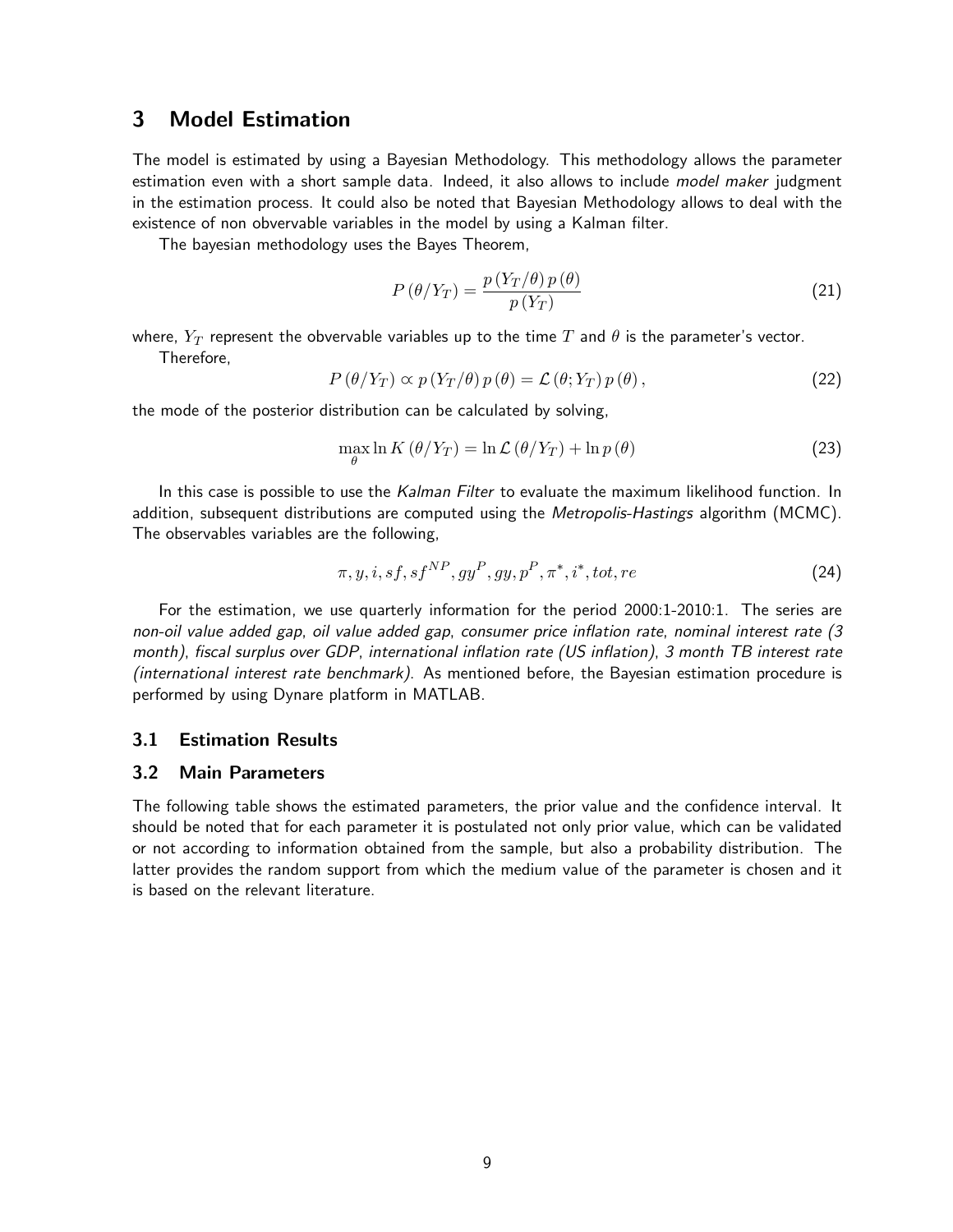| Table 1: Estimated parameters |            |            |        |                |       |        |  |  |  |
|-------------------------------|------------|------------|--------|----------------|-------|--------|--|--|--|
| parameters                    | prior mean | post. mean |        | conf. interval | prior | pstdev |  |  |  |
| $\alpha_1$                    | 0.5        | 0.7459     | 0.608  | 0.9101         | beta  | 0.2    |  |  |  |
| $\alpha_3$                    | 0.2        | 0.0827     | 0.0086 | 0.1597         | beta  | 0.1    |  |  |  |
| $\alpha_4$                    | 0.2        | 0.2202     | 0.0741 | 0.3574         | beta  | 0.1    |  |  |  |
| $\alpha_5$                    | 0.2        | 0.0434     | 0.0166 | 0.0675         | beta  | 0.1    |  |  |  |
| $\alpha_6$                    | 0.2        | 0.015      | 0.0032 | 0.0259         | beta  | 0.1    |  |  |  |
| $\beta_1$                     | 0.5        | 0.1515     | 0.0115 | 0.2786         | beta  | 0.2    |  |  |  |
| $\beta_2$                     | 0.5        | 0.4655     | 0.2748 | 0.6453         | beta  | 0.2    |  |  |  |
| $\beta_3$                     | 0.3        | 0.2404     | 0.0079 | 0.4168         | norm  | 0.2    |  |  |  |
| $\beta_4$                     | 0.5        | 0.2483     | 0.1005 | 0.3946         | beta  | 0.2    |  |  |  |
| $\beta_5$                     | 0.5        | 0.0113     | 0.0021 | 0.02           | beta  | 0.2    |  |  |  |
| $\beta_6$                     | 0.5        | 0.0253     | 0.014  | 0.0391         | beta  | 0.2    |  |  |  |
| $\beta_7$                     | 0.5        | 0.0323     | 0.0095 | 0.058          | beta  | 0.2    |  |  |  |
| $\rho_1$                      | 0.5        | 0.7087     | 0.5062 | 0.9183         | beta  | 0.2    |  |  |  |
| $\rho_2$                      | 0.5        | 0.9442     | 0.9087 | 0.9777         | beta  | 0.2    |  |  |  |
| $\rho_3$                      | 0.5        | 0.5771     | 0.4094 | 0.7632         | beta  | 0.2    |  |  |  |
| $\rho_5$                      | 0.5        | 0.9053     | 0.8389 | 0.9834         | beta  | 0.2    |  |  |  |
| $\rho_6$                      | 0.5        | 0.5574     | 0.3602 | 0.7701         | beta  | 0.2    |  |  |  |
| $\rho_7$                      | 0.5        | 0.5539     | 0.3174 | 0.7599         | beta  | 0.2    |  |  |  |
| $\rho_8$                      | 0.5        | 0.1898     | 0.024  | 0.3325         | beta  | 0.2    |  |  |  |
| $\rho_9$                      | 0.5        | 0.8211     | 0.7249 | 0.94           | beta  | 0.2    |  |  |  |
| $\rho_{13}$                   | 0.5        | 0.6096     | 0.4636 | 0.7695         | beta  | 0.2    |  |  |  |
| $\rho_{14}$                   | 0.5        | 0.2561     | 0.0747 | 0.4175         | beta  | 0.2    |  |  |  |
| $\lambda$                     | 0.5        | 0.2519     | 0.0336 | 0.4811         | beta  | 0.2    |  |  |  |
| $\tau$                        | 0.2        | 0.0158     | 0.0037 | 0.0255         | beta  | 0.1    |  |  |  |
| $\theta$                      | 0.2        | 0.0026     | 0.001  | 0.004          | beta  | 0.1    |  |  |  |
| $\iota$                       | 0.5        | 0.0517     | 0.0151 | 0.0817         | beta  | 0.2    |  |  |  |

### 3.3 Random shocks value

Meanwhile, the table below shows the prior and posterior mean of the standard deviation of shocks in each of the equations. Overall, they take relatively low values. It should also be noted that the deviations of the shocks corresponding both to the inflation and non oil value added gap show levels according to the methodology's standart.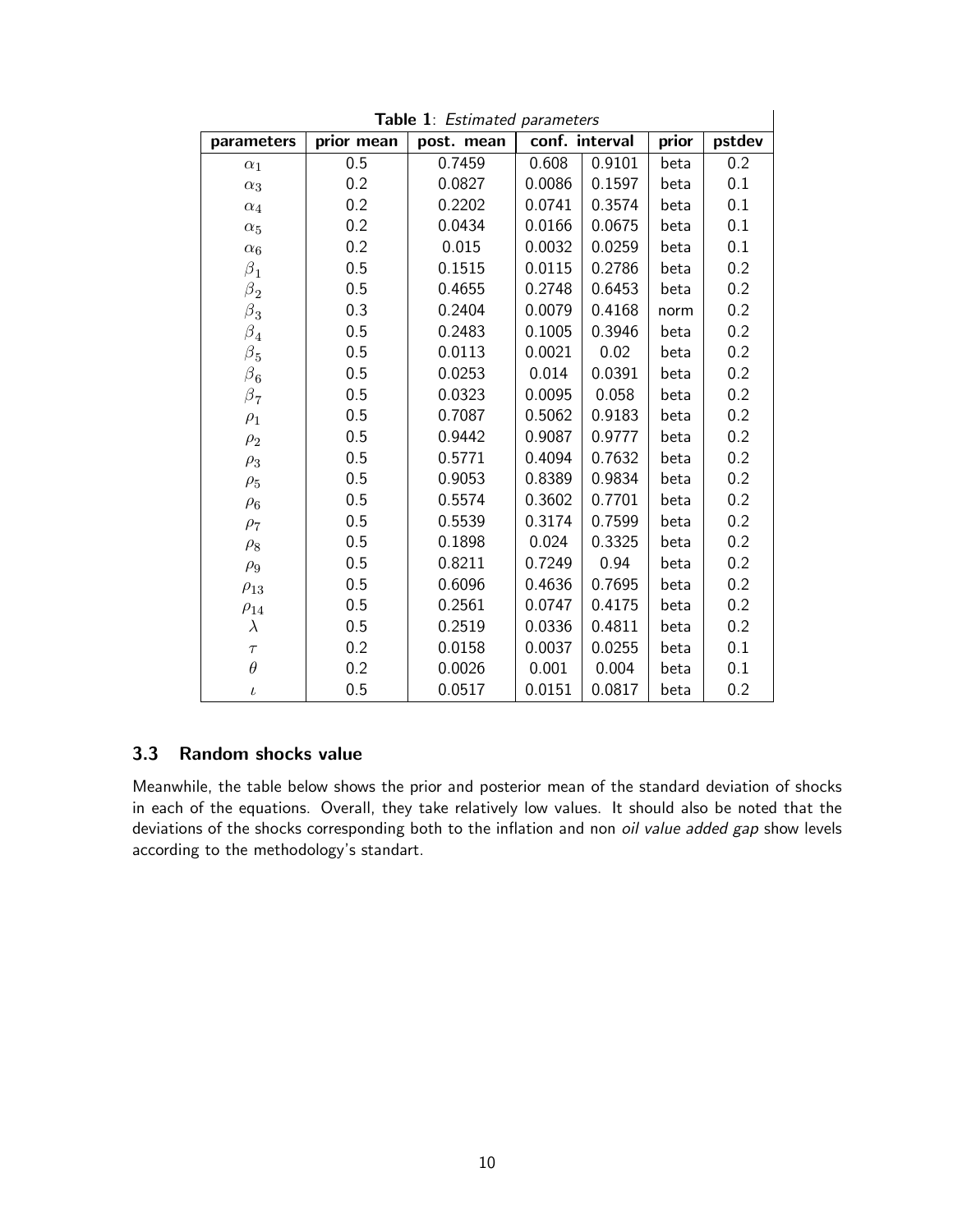|                | prior mean | post. mean |        | conf. interval | prior | pstdev |
|----------------|------------|------------|--------|----------------|-------|--------|
| ERP            | 0.01       | 0.003      | 0.0024 | 0.0035         | invg  | Inf    |
| EPI US         | 0.01       | 0.0043     | 0.0035 | 0.0049         | invg  | Inf    |
| EI US          | 0.01       | 0.002      | 0.0017 | 0.0024         | invg  | Inf    |
| EPIP           | 0.01       | 0.1847     | 0.1473 | 0.2145         | invg  | Inf    |
| EYP            | 0.01       | 0.0858     | 0.0675 | 0.0998         | invg  | Inf    |
| EGYBAR         | 0.01       | 0.0052     | 0.0043 | 0.0063         | invg  | Inf    |
| <b>EGYBARP</b> | 0.01       | 0.03       | 0.0243 | 0.0352         | invg  | Inf    |
| <b>ESFP</b>    | 0.01       | 0.0078     | 0.0063 | 0.0092         | invg  | Inf    |
| <b>ESFNP</b>   | 0.01       | 0.0152     | 0.0119 | 0.0185         | invg  | Inf    |
| <b>ETOT</b>    | 0.01       | 0.1152     | 0.0883 | 0.14           | invg  | Inf    |
| ERE            | 0.01       | 0.0758     | 0.0633 | 0.0886         | invg  | Inf    |
| EPI            | 0.01       | 0.0085     | 0.0056 | 0.0111         | invg  | Inf    |
| EY             | 0.01       | 0.0075     | 0.0056 | 0.0096         | invg  | Inf    |

Table 2: Standard deviation of shocks

Figure 2 shows the results of the estimation of the above mentioned shocks for the support of the estimation.



### Figure 2:Bayesian estimation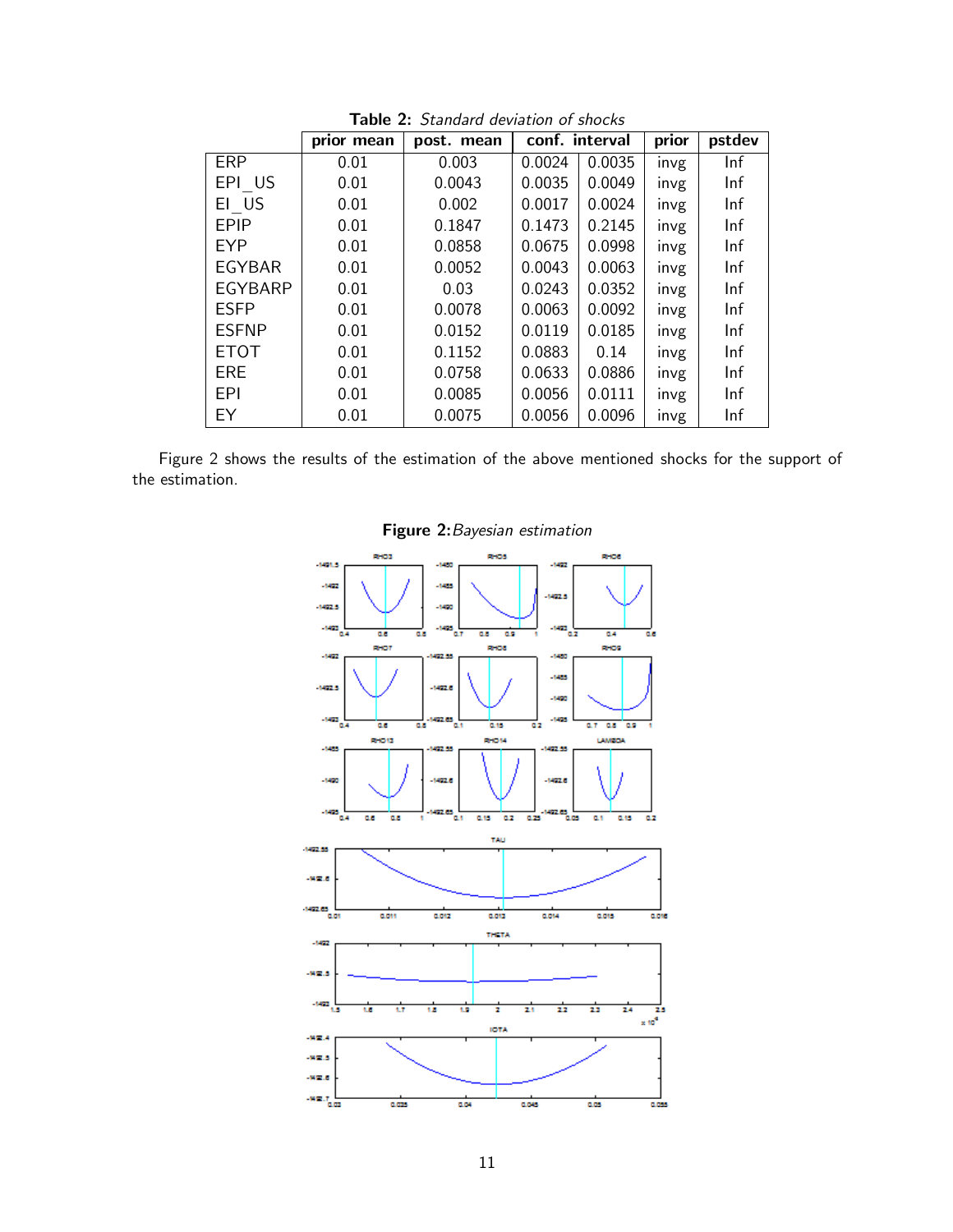### 3.4 The estimated parameters of the model

### 3.4.1 Preliminary Analysis

The equations for the endogenous variables of the model using the modes estimated for the  $2001-2010$ period by Bayesian methodology are showed in the system below. In this case it only includes the two main variables.

$$
y_t = 0.1908y_{t+1} + 0.6294y_{t-1} - 0.2526r_{t-1} - 0.4525sf_t^{NP} + 0.0157y_t^P + 0.0309\tau \omega_t + 0.0171r e_t; \tag{25}
$$

$$
\pi_t = 0.8030\pi_{t+1} + 0.1970\pi_{t-1} + 0.0622y_{t-1} + 0.2112\pi_t^* + 0.0319\tau_{t} + 0.0076y_t^P; \tag{26}
$$

The analysis of the above equations only show the direct effect arising from a possible change in any of them. However, the real value of the structural model lies in the fact that all the structural equations and variables are related. The analysis of the parameters only indicate the sign and the order of magnitude but not final effect on the variable. The latter, must be evaluated using the impulse response (IR) analysis developed below.

However, the parameter values in the previous equations indicate an important role for the real interest rate and the pseudo fiscal impulse (non oil based fiscal surplus) on the non-oil value added gap. The oil value added gap parameter shows a positive and relevant (in magnitud) impact on the non-oil value added gap. However, the order of magnitud seems to be smaller than the one corresponding to, for example, the terms of trade and remittances. Also, it is interesting to note, that the *domestic inflation* shows a low persistence level with a small lagged parameter.

The non-oil value added gap captures the potential demand pressures. It should be notice that the *pseudo fiscal impulse* shows a positive and significant impact. That impact is lower than the one captured by the *foreign inflation*. Indeed, the estimated parameter for *foreign inflation* may be reflecting the importance of this variable for the *domestic inflation*. Indeed, the impact arising from international inflation seems to be captured both, by US inflation (foreign inflation) and by the change in the terms of trade. Finally, the oil based value added gap seems to have no effect on domestic inflation. Any possible effect on this side, seems to be operating only through its effect on the non-oil value added gap.

#### 3.5 Impulse Response Analysis

The impulse response (IR) analysis is probably the most useful tool to analyze model performance.The IR analysis, considers the system response to a shock in any of the equations. In that sense, it indicates the systemic impact together with the convergence once the system has been disturbed from its initial equilibrium. It shows the interaction between the various endogenous variables in the model and the effects arising from shocks in the exogenous variables. Indeed, it can be used to analyze the presence of unwanted deviations from the normal (or usual) expected behavior of the model variables.

These features make IR analysis and interesting tool to analyze the main policy options to different possible scenarios. The information analyzed from the impact IR can be easely summarized. This fact makes the model analysis simple and may be use to understand different economic policy situations in a structural system environment. In short, the IR analysis add some more valuable information to the direct analysis of the estimated parameters. Impulse response analysis allows a better understanding of the relationship and interactions between model variables.

For instance, the next Figure 3 shows the effect of a positive disturbance (an expenditure reduction) of a non-oil fiscal surplus exogenous shock. The shock has an effect (for a short- term) on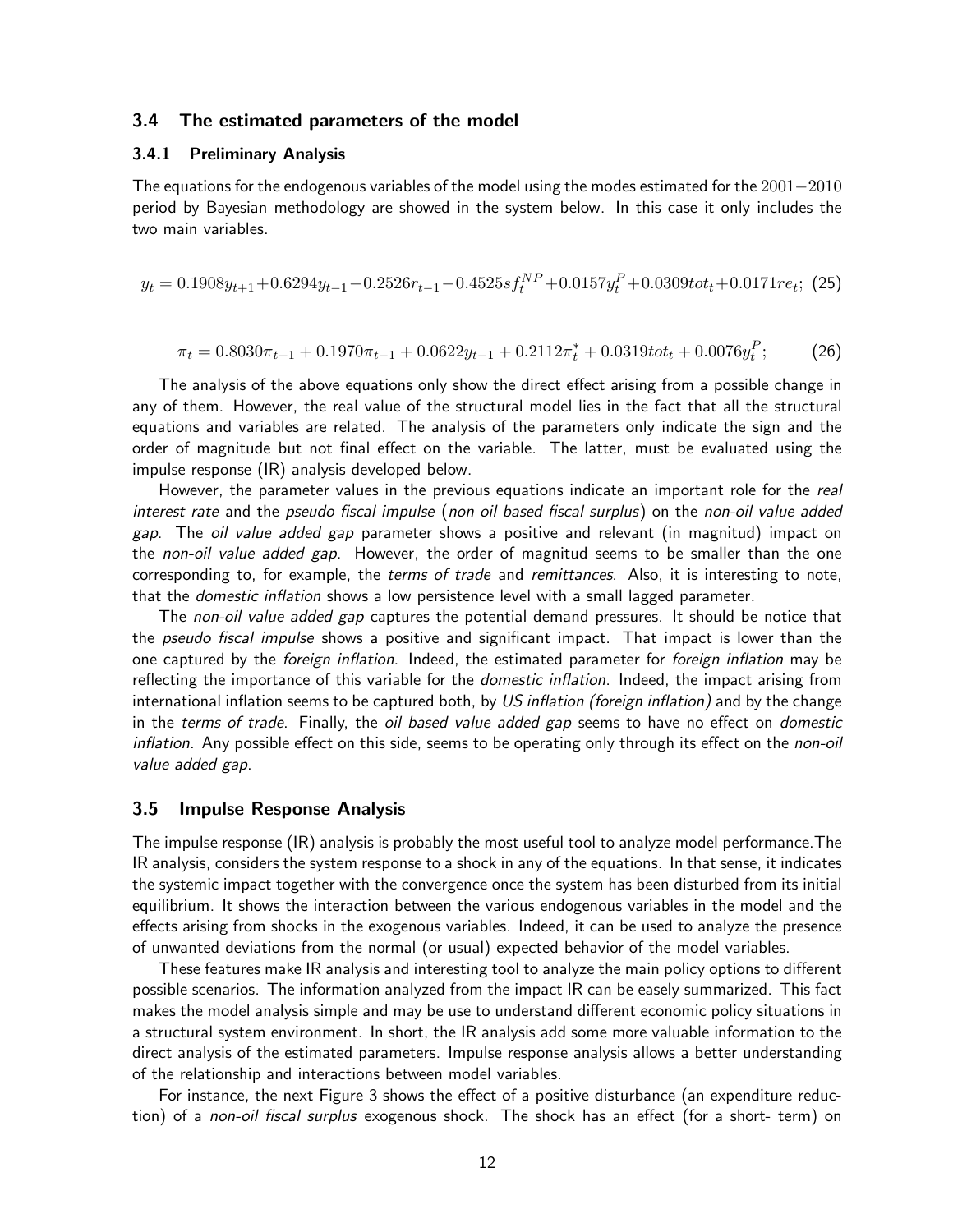the non oil value added growth rate  $(GY)$ . Also, there is an effect on inflation rate (PI) but it is revealed only a few quarters later and does not seem to be persistent. This result indicates a positive effect of the pseudo fiscal impulse (or public investment), given by a decrease in the non-oil fiscal surplus, over the GDP with only a minor impact on inflation rate.



The impact of the *inflation rate* shock on the other relevant variables is depicted on Figure 4.



Figure 4: inflation rate shock

Finally, Figure 5 shows the effect of a shock in Terms of Trade (rigth hand side) over the other relevant variables. It should be noted a positive effect on *inflation rate*. Indeed, the order of magnitud for the Terms of Trade shock is 10 times larger than the one corresponding to the non-oil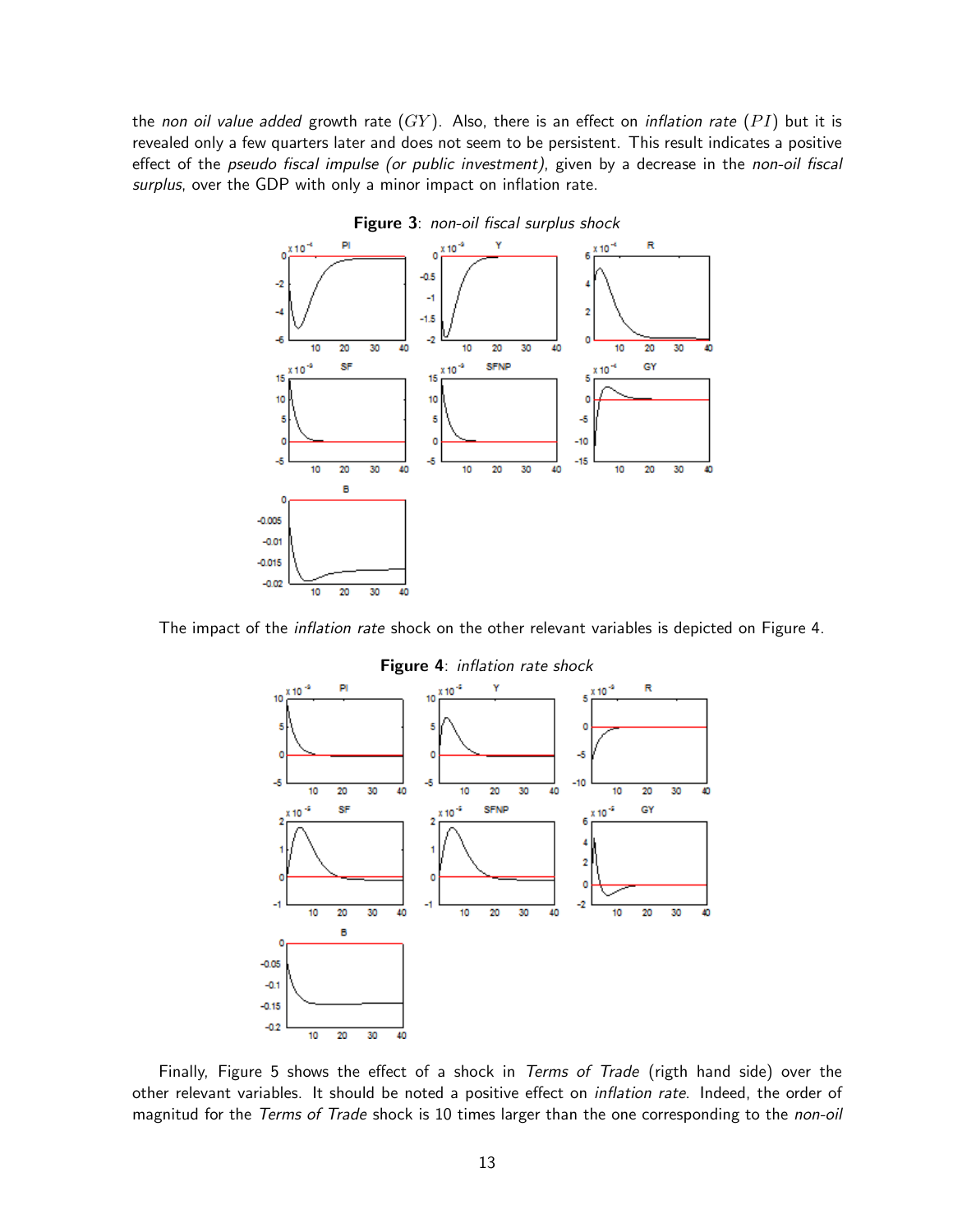fiscal surplus shock. This shows the relevance of foreign shocks on domestic inflation, an expected result in a dollarized open economy that is also underscored by the variance decomposition analysis.



Figure 5: TOT shock

### 3.6 Variance Decomposition

The endogenous variable *variance decomposition* is an interesting tool to understand the transmission mechanisms of shocks affecting the modelled economy. As can be seen in the Table 2 below, the variance decomposition analysis shows that the variance of *inflation rate* is mainly explained by shocks in the terms of trade and, to a lesser extent by shocks to the oil and non-oil value added gap. The impact of the *pseudo fiscal stimulus* over *inflation rate* variance is low. The same is true for remittances, that have an effect greater than the latter.

Regarding the non-oil value added gap, the main determinant of its variance are the shocks to the pseudo fiscal stimulus, with an explanatory power around 30%. Meanwhile, shocks to the terms of trade and remittances along with shocks in oil value adde gap account for about 50% of the variance.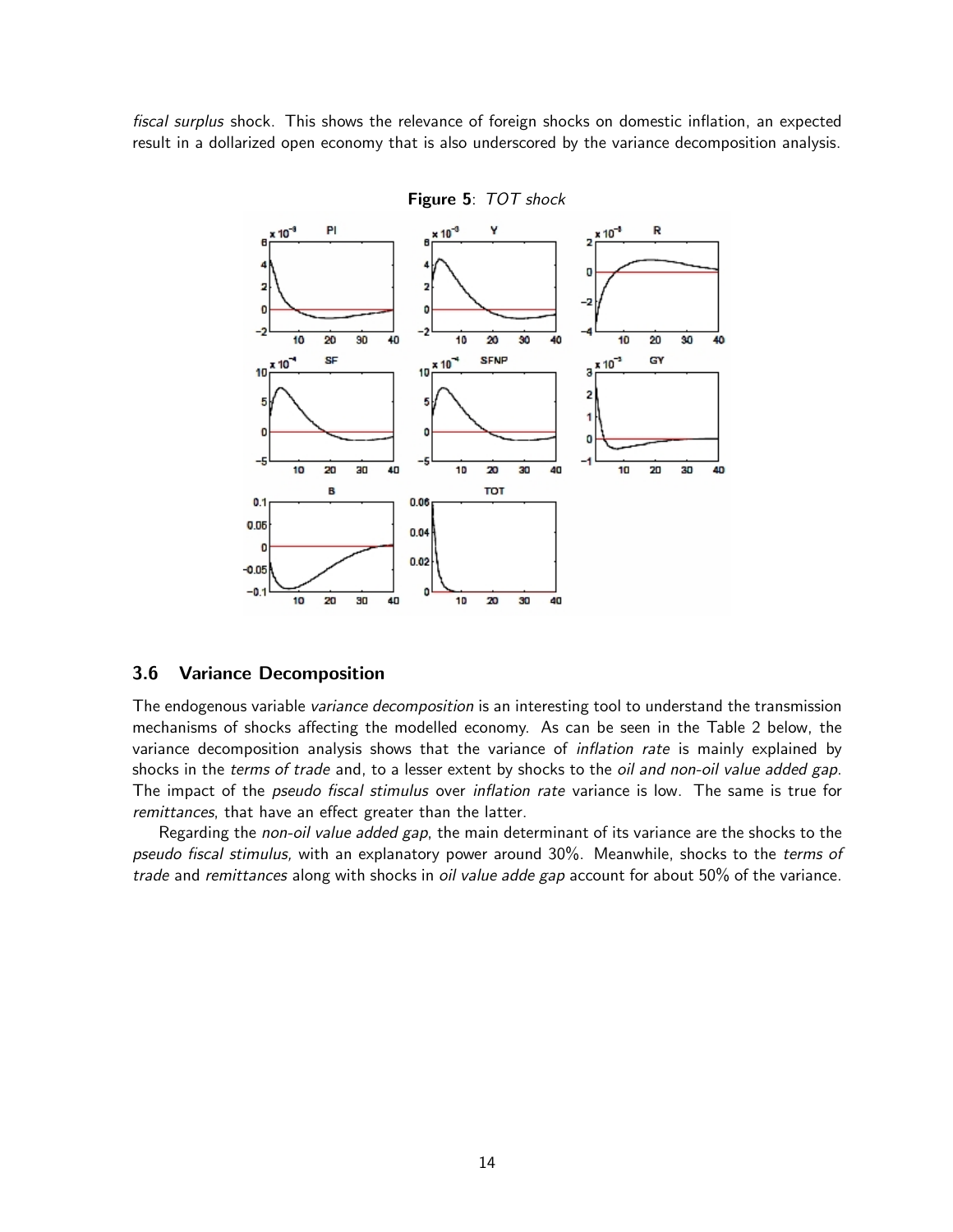|              | E RP  | EPI US | EI US | <b>EPIP</b> | <b>EYP</b> | <b>EGYBAR</b> | EGYBARP | <b>ESFP</b> | <b>ESFNP</b> | <b>ETOT</b> | <b>ERE</b> | EPI   | EY   |
|--------------|-------|--------|-------|-------------|------------|---------------|---------|-------------|--------------|-------------|------------|-------|------|
| PI           | 4.51  | 3.74   | 5.84  | 2           | 7.38       | 1.72          | 0       | 0.65        | 2.92         | 14.61       | 0.48       | 54.75 | 1.4  |
|              | 3.67  | 0.49   | 3.58  | 0.91        | 10.63      | 0.78          |         | 0.3         | 32.21        | 11.89       | 4.59       | 1.16  | 29.8 |
|              | 48.51 | 0      | 51.49 | 0           | 0          | 0             |         | 0           | 0            | 0           | 0          | 0     | 0    |
| R            | 20.42 | 4.32   | 18.99 | 4.17        | 12.73      | 3.59          |         | 1.36        | 5.25         | 15.96       | 0.9        | 9.87  | 2.43 |
| SF           | 0.31  | 0.04   | 0.3   | 11.69       | 7.14       | 0.07          | 0       | 43.77       | 33.45        | 0.88        | 0.36       | 0.09  | 1.91 |
| <b>SFNP</b>  | 0.8   | 0.1    | 0.79  | 0.21        | 2.12       | 0.18          |         | 0.07        | 87.28        | 2.3         | 0.93       | 0.24  | 4.98 |
| SFP          | 0     | 0      | 0     | 21.69       | 5.44       | 0             |         | 72.87       | 0            | 0           | 0          | 0     | 0    |
| GY           | 0.46  | 0.18   | 0.37  | 0.04        | 3.85       | 31.94         | 0       | 0.01        | 16.42        | 5.47        | 1.61       | 0.34  | 39.3 |
| GYP          | 0     | 0      |       | 0           | 96.39      | 0             | 3.61    | 0           |              |             |            |       |      |
| <b>RP</b>    | 100   |        |       | 0           |            |               |         |             |              |             |            |       |      |
| <b>PIP</b>   |       |        |       | 100         |            |               |         |             |              |             |            |       |      |
| PP           |       |        |       | 100         | 0          |               |         |             |              |             |            |       |      |
| YP           |       |        |       | 0           | 100        |               |         |             |              |             |            |       |      |
| <b>PI_US</b> | 0     | 100    |       |             |            |               |         |             |              |             |            |       |      |
| LUS          |       | 0      | 100   |             |            |               |         |             |              |             |            |       |      |
| в            | 20.84 | 2.11   | 26.28 | 11.53       | 8.84       | 4.27          |         | 0.91        | 1.88         | 9.75        | 0.91       | 10.14 | 2.54 |
| <b>GYBAR</b> | 0     | 0      |       | 0           | 0          | 100           |         |             |              |             |            |       |      |
| GYBARP       |       |        |       |             |            | 0             | 100     |             |              |             |            |       |      |
| тот          |       |        |       |             |            |               |         |             |              | 100         |            |       |      |
| <b>RE</b>    |       |        |       |             |            |               |         |             |              | 0           | 100        |       |      |

Table <sup>2</sup>: Variance Decomposition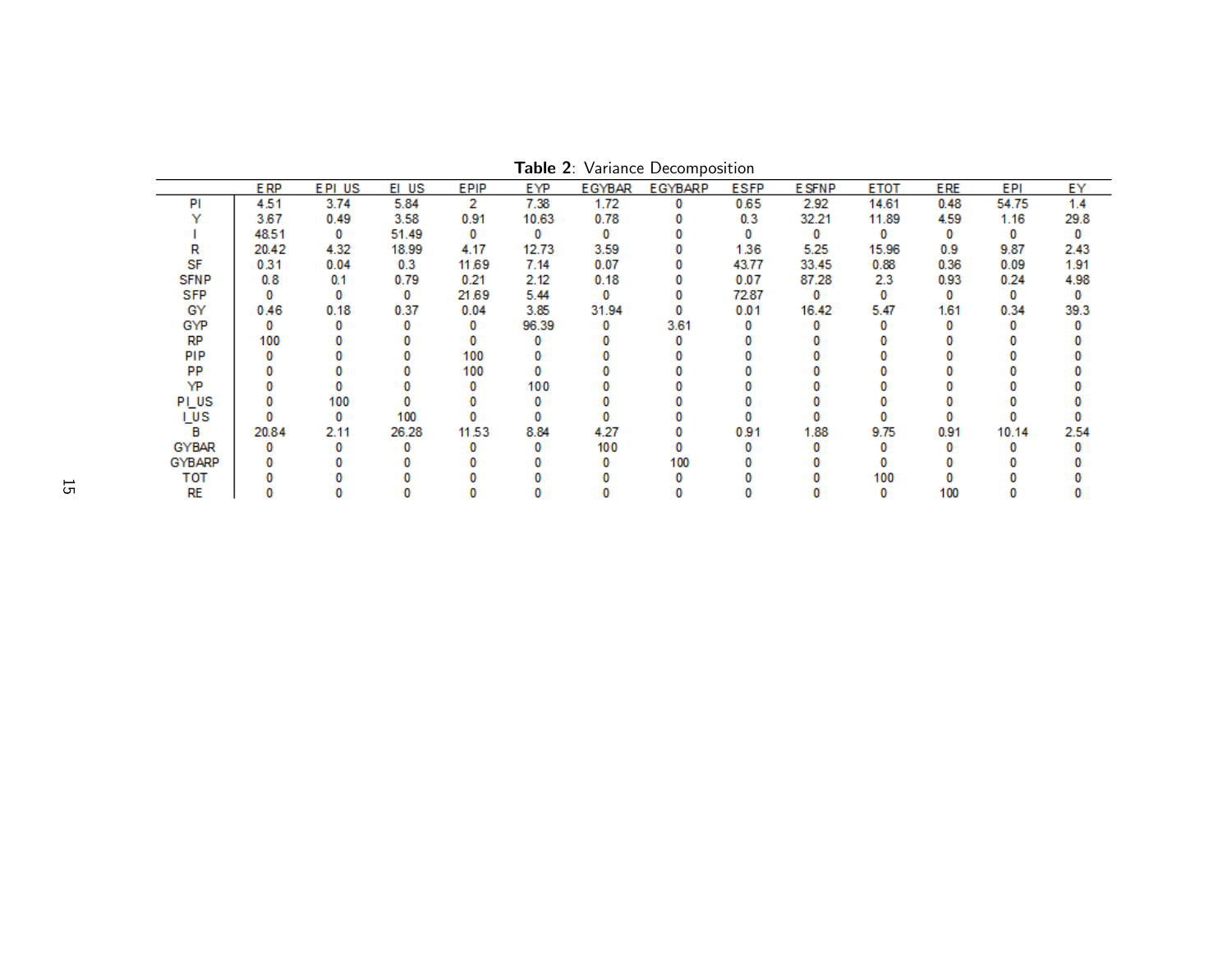### 3.7 Projection Programming

The model can be use to perform the projetion of the endogenous variables. In that case, the model makes use of (i) the parameters arising from the estimation, (ii) the initial conditions coming from the associated database and (iii) the calculation of the stochastic projection path done by the Dynare program. The programed model is basically simple involving modifying the code by directly incorporating the estimated parameters. Therefore, the new code performs calculations with the specified projection parameters. The code would contain the initial point values for the endogenous variables from which the model projects with the exogenously added random shocks. Needless to say, the inclusion of shocks to the programming code helps both, to incorporate information to the model (as an expert judgment), and to allow conducting the desired simulations. The command for Dynare projection is *forecast*, which computes a stochastic simulation model from a certain *state* or initial value for the endogenous variables. It also sets the number of periods to project and the level of confidence bands This feature will be included in future extensions of the model.

### 4 Conclusion

The paper presents a structural macroeconomic model with New Keynesian features for the Ecuadorian economy. It allows to identify the main macroeconomic risks and transmission channels of this dollarized economy. The main endogenous variables in the model are the non-oil value added gap and the domestic inflation. The oil value added gap, the non oil fiscal surplus, the international inflation rate, the terms of trade and the international remittances are among the main exogenous variables. The model is solved and estimated by using a Bayesian methodology.

The results show that the *non-oil value added gap* of Ecuador is mainly determined by the *pseudo* fiscal stimulus and the real interest rate. The oil value added gap has a positive, significant and independent impact on the non-oil value added gap. However, the order of magnitude is lower than both the *terms of trade* and *remittances* effects.

It should be noted that *domestic inflation rate* level was an issue in this dollarized economy during 2008. The rise in commodities prices in 2008 led to an increase in international inflation rate (measured with the *US inflation rate* in the model). The increase in international inflation rates generated significant impact on the domestic inflation rate. From the analysis of domestic inflation rate determinants, the model shows a low persistance level (small lag inflation rate impact on current inflation rate) of the phenomenon. This finding is consistent with the reversal in the inflationary phenomenon observed after the decline of international inflation. Future inflation expectations also emerges as an important determinant of *domestic inflation rate*. However, the most direct effect comes from *foreign inflation*. The *non-oil value added gap* shows a positive sign, but the order of magnitude is lower than the *international inflation* effect. *Oil value added gap* seems to have no economic significant effect on *domestic inflation rate*. The main effect of this variable over *domestic* inflation rate is indirect, through its effect on the non-oil value added gap. Finally, fiscal policy does not show a significant role in explaining domestic inflation rate. However, it shows an important role as a determinant of the *oil value added gap*.

The variance decomposition analysis shows the importance of the *terms of trade* shocks and oil and non-oil value added gap on inflation rate variance. The pseudo fiscal stimulus has a small explanatory power with respect to the *inflation* rate variance. But has an important effect over the non-oil value added gap variance. Also, the shocks to the terms of trade and remittances along with shocks in oil value adde gap account for about 50% of the non-oil value added gap variance.

It should be noted, the relevance of *public investment* (measured by non oil based fiscal surplus) which has a major effect on the non-oil value added gap and a low effect on domestic inflation. Also,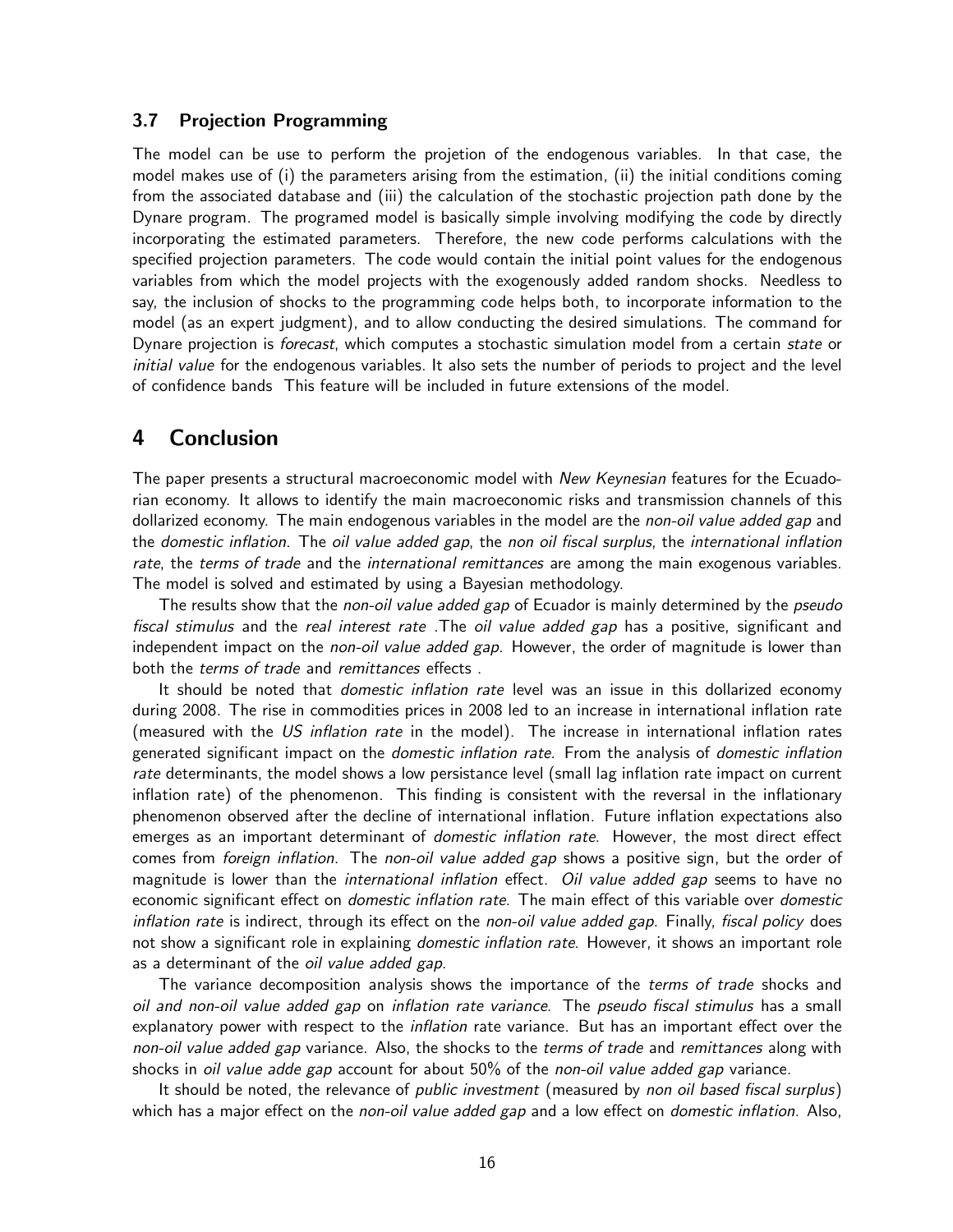it is significant the role played by the resources flowing from the oil sector to the non-oil economy. The impact of public investment on the non-oil value added gap is an argument supporting its use as a countercyclical economic policy instrument and helps to support the use done by the government to push social development investment [Weisbrot, M. (2013)]. The next step would be to advance in a microfounded model with an explicit and independent oil producer sector in a dollarized economy.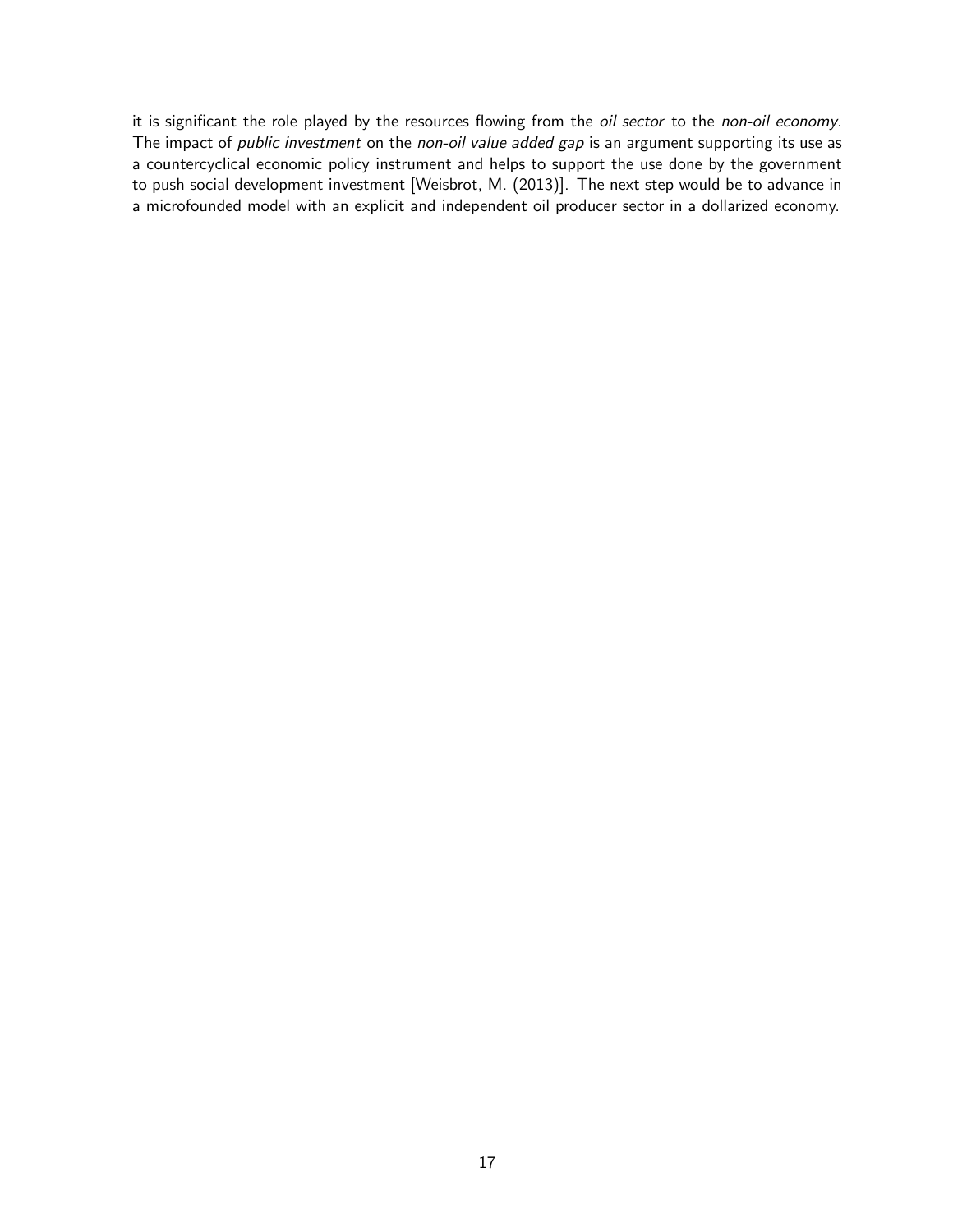### **References**

- [1] Agnani, B. and Iza Padilla, A., 2011. "Growth in an oil abundant economy: The case of Venezuela," Journal of Applied Economics, 2011
- [2] Blanchard, Olivier Jean & Kahn, Charles M, 1980. "The Solution of Linear Difference Models under Rational Expectations," Econometrica, Econometric Society, vol. 48(5), pages 1305-11, July.
- [3] Canova, F. (2005) Monetary Policy and the evolution of US economy. Working Paper Universitat Pompeu Fabra, CREI and CEPR November 2005
- [4] Cho, Seonghoon & Moreno, Antonio, 2006. "A Small-Sample Study of the New-Keynesian Macro Model," Journal of Money, Credit and Banking, Blackwell Publishing, vol. 38(6), pages 1461-1481, September.
- [5] Elosegui, P. & Guillermo Escudé & Lorena Garegnani & Juan Martín Sotes Paladino (ed.), 2007. "A Small Economic Model for Argentina," BCRA Paper Series, Central Bank of Argentina, Economic Research Department, number 03, December.
- [6] Guillermo Escudé, 2009. "ARGEMmy: An Intermediate DSGE Model Calibrated/Estimated for Argentina: Two Policy Rules are Often Better than One," BCRA Working Paper Series 200942, Central Bank of Argentina, Economic Research Department.
- [7] Jordi Gali & Tommaso Monacelli, 1999. "Optimal Monetary Policy and Exchange Rate Volatility in a Small Open Economy," Boston College Working Papers in Economics 438, Boston College Department of Economics, revised 15 Nov 1999.
- [8] Klein, Paul, 2000. "Using the generalized Schur form to solve a multivariate linear rational expectations model," Journal of Economic Dynamics and Control, Elsevier, vol. 24(10), pages 1405-1423, September.
- [9] Nehrig, R., 2012. "Social Protection in Ecuador:A New Vision for Inclusive Growth." The International Policy Centre for Inclusive Growth is jointly supported by the Bureau for Development Policy, United Nations Development Programme and the Government of Brazil. International Policy Research Brief August no. 28
- [10] Mark Weisbrot, Jake Johnston and Stephan Lefebvre, 2013. "Ecuadorís New Deal: Reforming and Regulating the Financial Sector." Center for Economic and Policy Research. February.